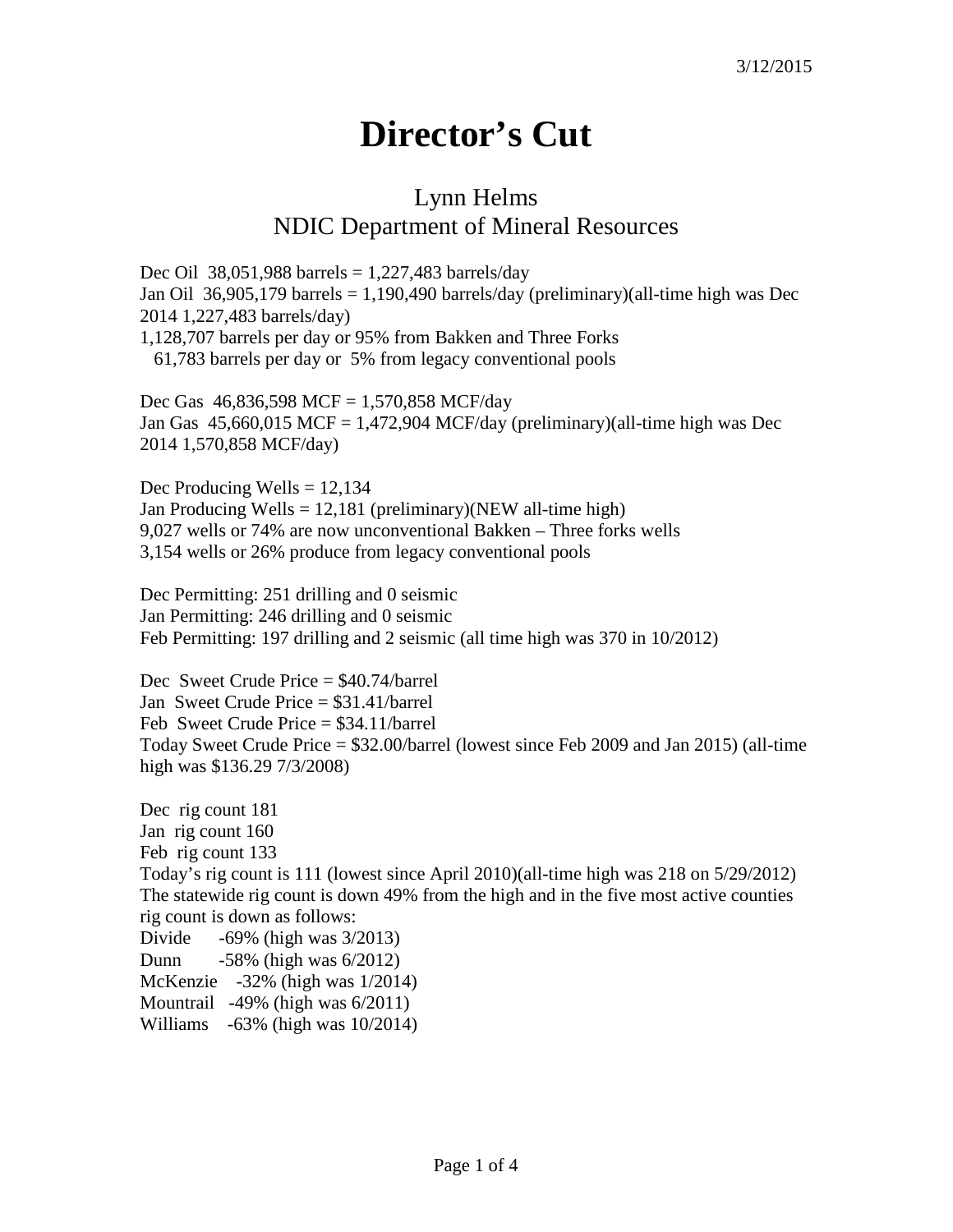Comments:

The drilling rig count dropped 21 from December to January, 27 more from January to February, and has since fallen 22 more from February to today. The number of well completions dropped from 183(final) in December to 47(preliminary) in January. Oil price is by far the biggest driver behind the slow-down, with operators reporting postponed completion work to avoid high initial oil production at very low prices and to achieve NDIC gas capture goals. There were no major precipitation events, only 5 days with wind speeds in excess of 35 mph (too high for completion work), and 8 days with temperatures below -10F.

Over 98% of drilling now targets the Bakken and Three Forks formations.

At the end of January there were an estimated  $825$  wells<sup>[1](#page-1-0)</sup> waiting on completion services, an increase of 75. Comparing December completions and production increase to January completions and production decrease results in a requirement of 115 completions per month to maintain 1.2 million barrels per day.

Crude oil take away capacity depends on rail deliveries to coastal refineries to remain adequate.

Rig count in the Williston Basin has fallen rapidly. Utilization rate for rigs capable of 20,000+ feet is about 60%, and for shallow well rigs (7,000 feet or less) less than 40%.

Drilling permit activity decreased in January as operators began positioning themselves for low price 2015 budget scenarios.

The number of rigs actively drilling on federal surface in the Dakota Prairie Grasslands is unchanged at 0.

Activity on the Fort Berthold Reservation is as follows 18 drilling rigs (6 on fee lands and 12 on trust lands) 375,158 barrels of oil per day (152,208 from trust lands & 222,951 from fee lands) 1,420 active wells  $(1,095)$  on trust lands & 325 on fee lands) 120 wells waiting on completion 390 approved drilling permits (227 on trust lands & 132 on fee lands) 1,948 additional potential future wells (1,173 on trust lands & 775 on fee lands)

Seismic activity is in the mid-winter slow down with 4 surveys active/recording, 2 remediating, 0 suspended, and 0 permitted. There are now 4 buried micro-seismic arrays in North Dakota for monitoring and optimizing hydraulic fracturing.

<span id="page-1-0"></span> <sup>1</sup> Disclaimer: The number of completions is an estimate on the part of the director based on idle well count and a typical five year average. Neither the State of North Dakota, nor any agency officer, or employee of the State of North Dakota warrants the accuracy or reliability of this product and shall not be held responsible for any losses caused by this product. Portions of the information may be incorrect or out of date. Any person or entity that relies on any information obtained from this product does so at his or her own risk.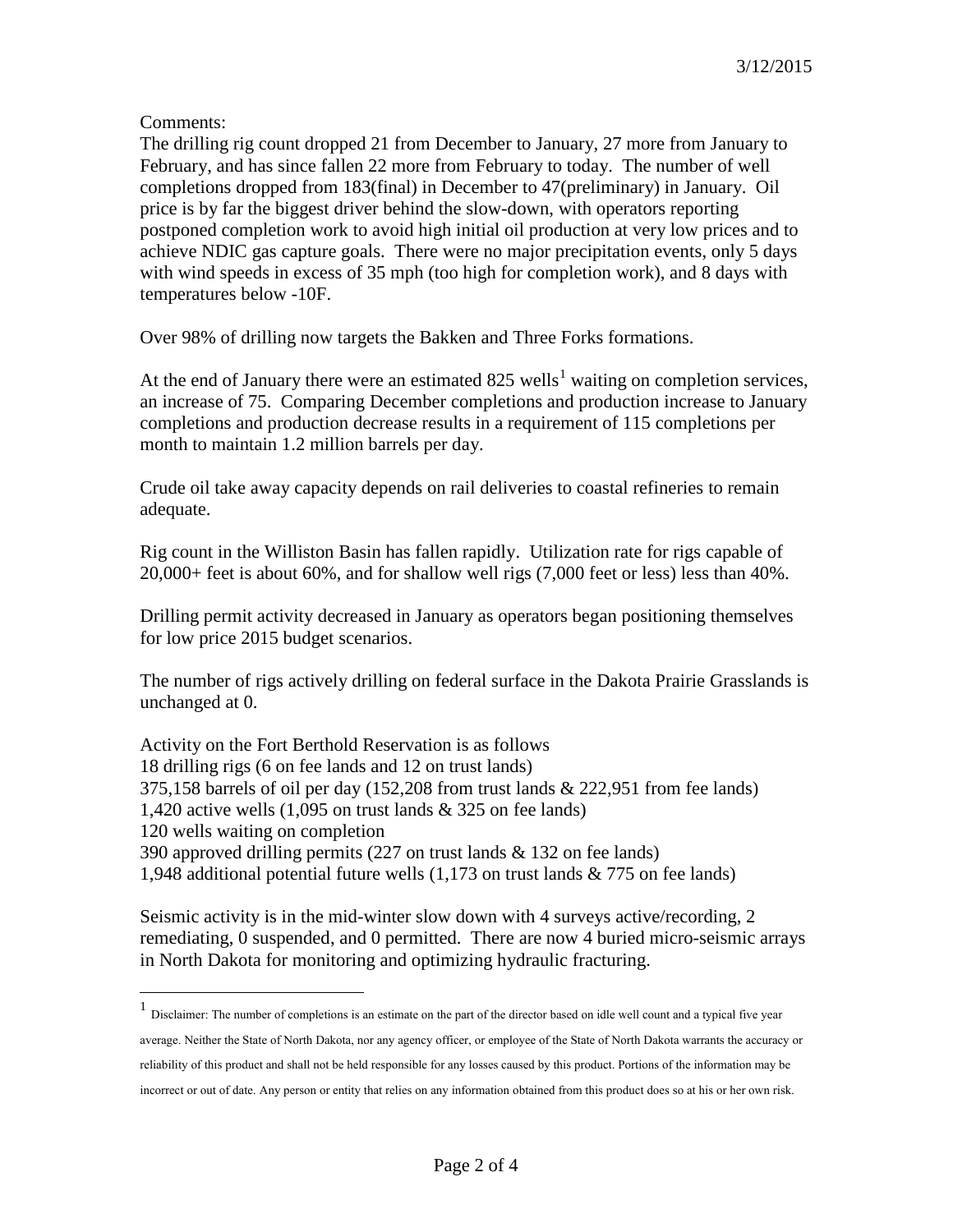North Dakota leasing activity is very low, consisting mostly of renewals and top leases in the Bakken - Three Forks area.

US natural gas storage is now 7.7% below the five-year average indicating stronger prices in the future. North Dakota shallow gas exploration could be economic at future gas prices. As you are aware the exploration well in Emmons County is no longer on confidential status as of 12/23/14. The well has not been completed yet, but appears to contain 2 pay sections totaling about 80 feet thick with very good gas shows.

The price of natural gas delivered to Northern Border at Watford City is down \$0.07 to \$2.31/MCF. This results in a current oil to gas price ratio of 14 to 1. The percentage of gas flared decreased to 22%. The Tioga gas plant increased to 80% of full capacity, but expansion of gas gathering from south of Lake Sakakawea remains delayed. The January capture percentage was 78% with the daily volume of gas flared from December to January decreasing 37.5 MMCFD. The historical high flared percent was 36% in 09/2011.

Gas capture statistics are as follows: Statewide 78% Statewide Bakken 78% Non-FBIR Bakken 78% FBIR Bakken 79% Trust FBIR Bakken 80% Fee FBIR 76% October 2014 capture target =74% January 2015 capture target =77%

BLM revised final regulations for hydraulic fracturing on federal and Indian lands were sent to the White House Office of Management and Budget for interagency review on Jan 26, 2013 and Department of Interior continues to be committed to their goal of issuing a final rule soon. After initial publication in 2012, BLM received over 177,000 comments and withdrew the rule. A new proposed rule was published in the federal register on 5/24/2013 and the comment period ended 8/23/2013. This time BLM received over 1.2 million comments. Thanks to all who provided comments in support of a "states first" policy.

BLM has started the process of new venting and flaring regulations with input sessions in Denver, Albuquerque, Dickinson, and Washington, DC.

EPA published an advanced notice of proposed rule-making to seek comment on the information that should be reported or disclosed for hydraulic fracturing chemical substances and mixtures and the mechanism for obtaining this information. The proposed rule-making is in response to a petition from Earthjustice and 114 other groups who are opposed to the use of the GWPC-IOGCC FracFocus website process of chemical disclosure and any type of trade secret protection for hydraulic fracturing fluid mixtures. These groups are requesting EPA regulation of chemical disclosure under the federal